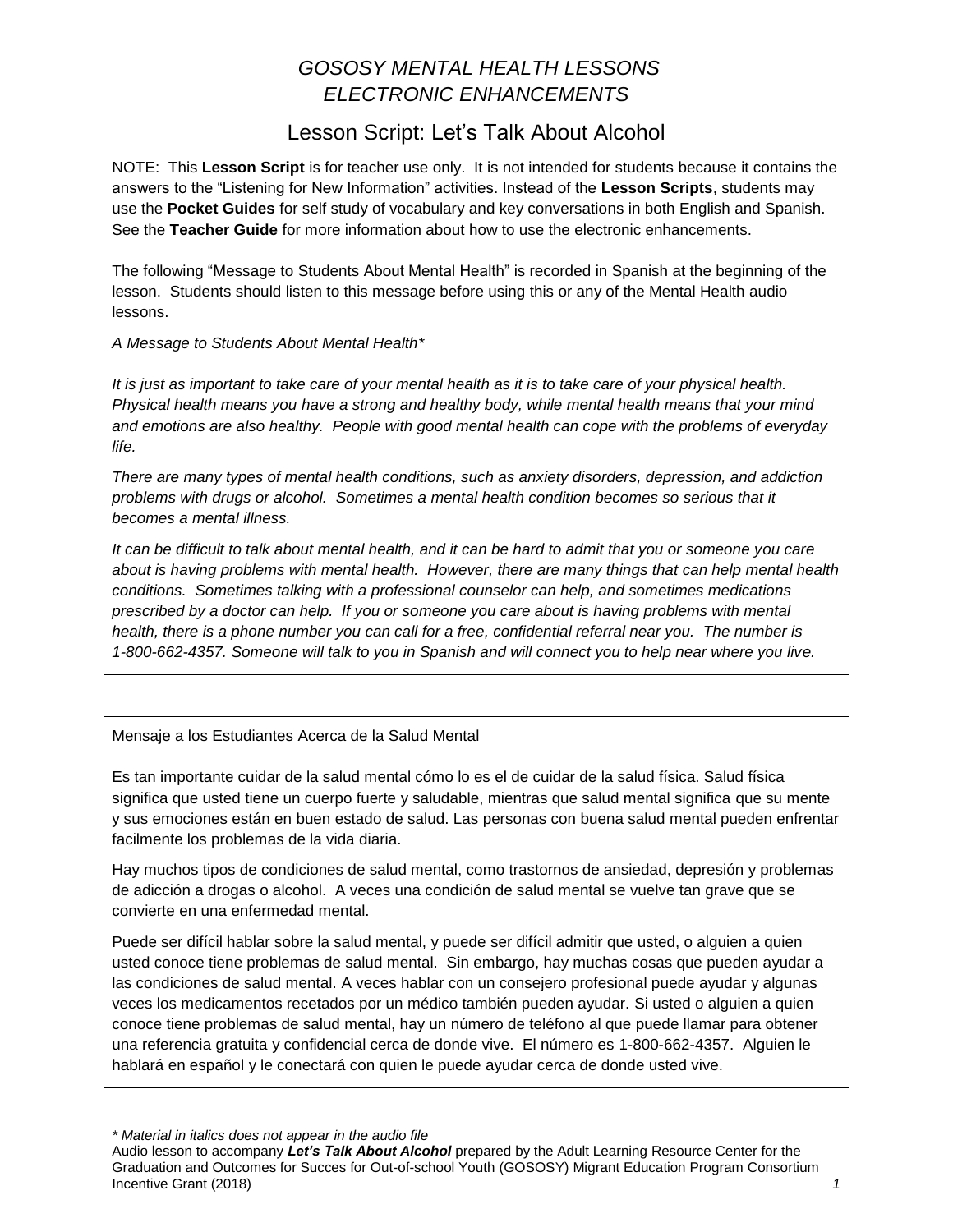## Hablemos Sobre el Alcohol / Let's Talk About Alcohol

En esta lección, practicarás palabras y conversaciones relacionadas acerca del consumo de alcohol. Antes de comenzar esta lección, por favor escucha este pequeño mensaje acerca de la salud mental.

\* *In this lesson, you will practice words and conversations for talking about alcohol use. Before starting the lesson, please listen to this short message about mental health. (See page 1 for a transcript of the message.)* 

### Parte 1: Práctica de Vocabulario / Part 1: Vocabulary Practice

Ahora escucharás palabras en español y luego en inglés. Repite las palabras en inglés. *Now you will hear words in Spanish followed by English. Repeat the English words. (Each English word or phrase is followed by a pause, giving students time to repeat. The English word or phrase is then repeated.)*

| alcohol                      | alcohol                      |
|------------------------------|------------------------------|
| cerveza                      | beer                         |
| vino                         | wine                         |
| licor                        | liquor                       |
| tomar con moderación         | drinking in moderation       |
| tomar demasiado              | drinking too much            |
| abuso de alcohol             | alcohol abuse                |
| problemas de salud           | health problems              |
| lesiones, lastimarse         | injuries, get hurt           |
| no tomar y conducir          | don't drink and drive        |
| no tomar y usar las máquinas | don't drink and use machines |
| no tomar si está embarazada  | don't drink if pregnant      |

Práctica: Ahora escucharás las palabras en español, seguidas por una pausa. Durante la pausa, di las palabras en inglés. Luego oirás las palabras en inglés.

*Test Yourself: Now you will hear the words in Spanish, followed by a pause. During the pause, say the English words. You will then hear the English words*.

*(Each Spanish word or phrase is followed by a pause.)*

| alcohol                      | alcohol                      |
|------------------------------|------------------------------|
| cerveza                      | beer                         |
| vino                         | wine                         |
| licor                        | liquor                       |
| tomar con moderación         | drinking in moderation       |
| tomar demasiado              | drinking too much            |
| abuso de alcohol             | alcohol abuse                |
| problemas de salud           | health problems              |
| lesiones, lastimarse         | injuries, get hurt           |
| no tomar y conducir          | don't drink and drive        |
| no tomar y usar las máquinas | don't drink and use machines |
| no tomar si está embarazada  | don't drink if pregnant      |

*\* Material in italics does not appear in the audio file*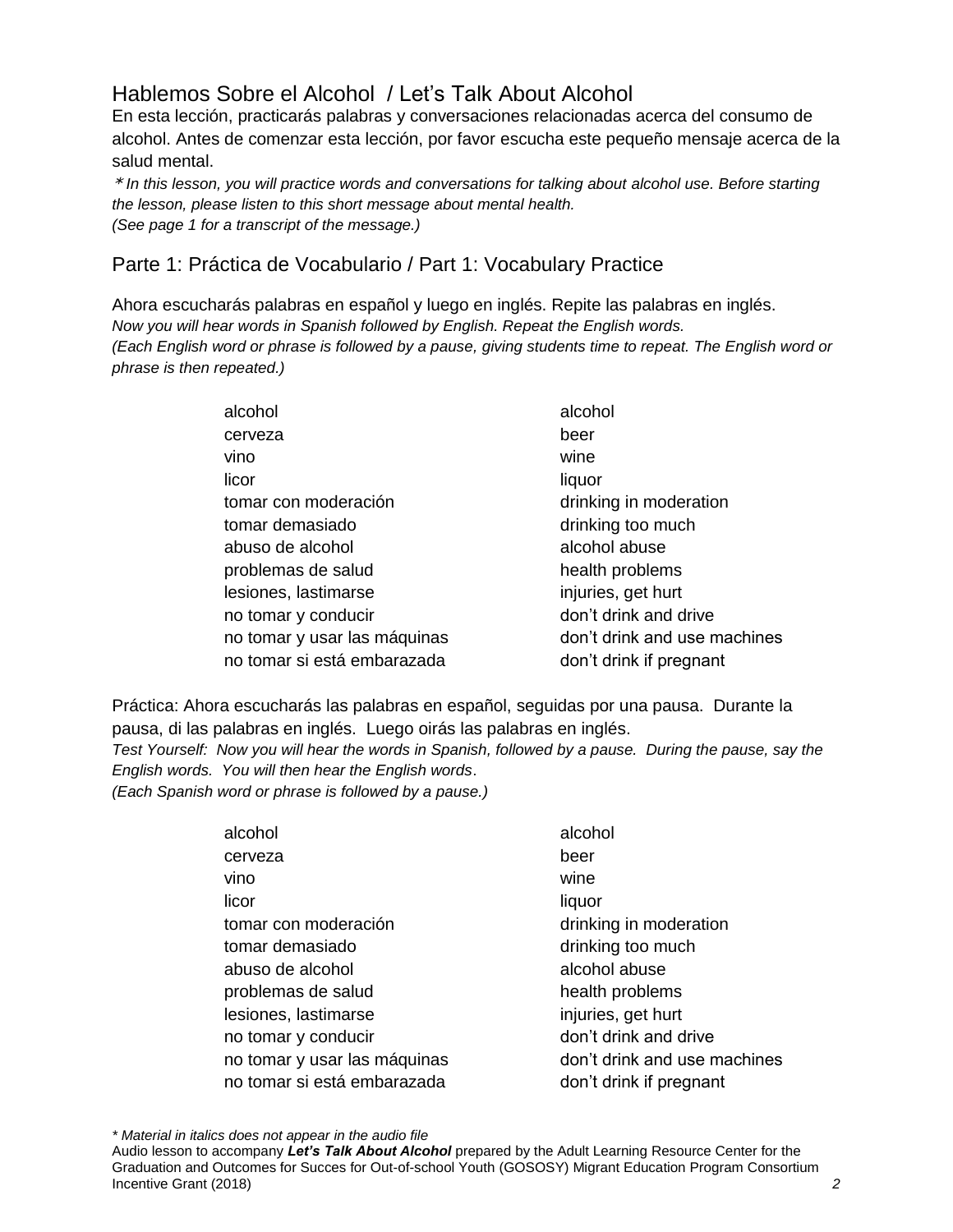Rosa está preocupada por su hermano Marco porque toma mucha cerveza todos los días. Ella habla con su amigo Luis al respecto. Escucharás la conversación en español y luego la conversación en inglés.

*Rosa is worried about her brother Marco because he is drinking a lot of beer every day. She talks to her friend Luis about it. You will hear the conversation in Spanish followed by the conversation in English.* 

- A: Estoy preocupada por Marco. Creo que está tomando demasiado.
- B: ¿Cuánto está tomando?
- A: Él toma 5 o 6 cervezas cada día después del trabajo.
- B: iOh!, eso es demasiado. Él necesita tomar menos.
- A: Lo sé.
- A: I'm worried about Marco. I think he's drinking too much.
- B: How much is he drinking?
- A: He has 5 or 6 beers every day after work.
- B: Oh, that's too much. He needs to drink less.
- A: I know.

Ahora, repite la conversación en inglés.

*Now repeat the conversation in English.* 

*(Each line of the conversation is followed by a pause.)*

- A: I'm worried about Marco. I think he's drinking too much.
- B: How much is he drinking?
- A: He has 5 or 6 beers every day after work.
- B: Oh, that's too much. He needs to drink less.
- A: I know.

Una conversación: Tú eres Luis. Tu amiga Rosa hablará contigo acerca de su hermano Marco. *One-sided Conversation: You are Luis. Your friend Rosa will talk to you about her brother Marco. (Each line of the conversation is followed by a pause.)*

- A: I'm worried about Marco. I think he's drinking too much.
- B: *(*pause*)*
- A: He has 5 or 6 beers every day after work.
- B: *(*pause*)*
- A: I know.

Escucha la siguiente conversación. Escucharás información nueva. A veces Patricia y sus amigas toman juntas después del trabajo. Gloria, la amiga de Patricia está muy preocupada por que Patricia está tomando demasiado. Gloria habla con su amiga Anna al respecto. ¿Cuántas bebidas toma Patricia cada día? ¿Qué tipo de problemas puede causar el tomar tanto?

*\* Material in italics does not appear in the audio file*

Audio lesson to accompany *Let's Talk About Alcohol* prepared by the Adult Learning Resource Center for the Graduation and Outcomes for Succes for Out-of-school Youth (GOSOSY) Migrant Education Program Consortium Incentive Grant (2018) *3*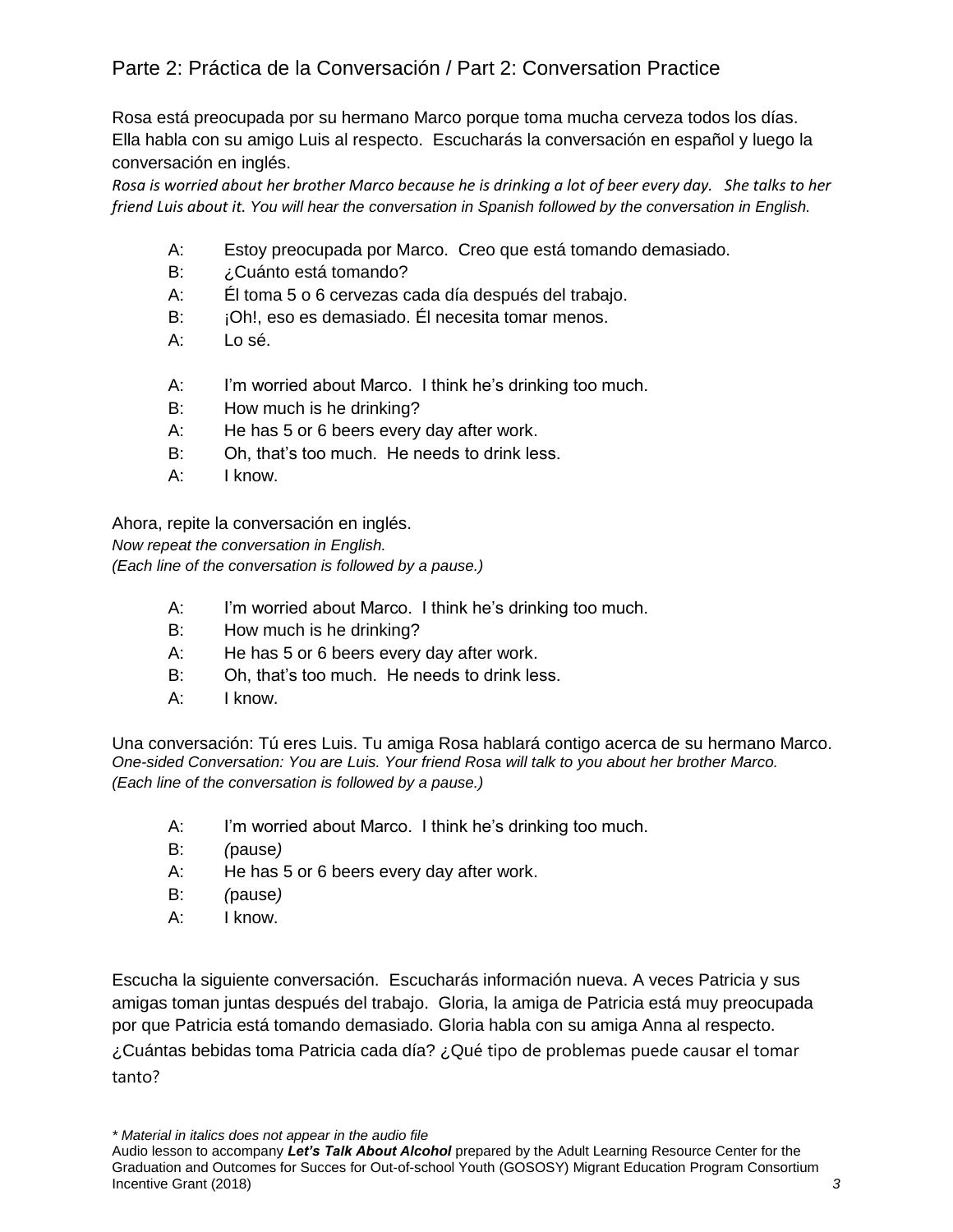*Listening for New Information: Listen to the following conversation. Sometimes Patricia and her friends drink together after work. Patricia's friend Gloria is concerned that Patricia is drinking too much. Gloria talks to their friend Anna about it. How many drinks does Patricia have every day? What kinds of problems can drinking too much cause?* 

- A: I think Patricia is drinking too much.
- B: Really?
- A: Yes, she has 3 or 4 drinks a day.
- B: Oh, that's a lot! Drinking too much can cause health problems.
- A: Yes, and it can cause problems at work, too.

*(Each question is followed by a pause before the answer.)*

| ¿Cuántas bebidas toma Patricia cada dia?            | $304/3$ or 4                                   |
|-----------------------------------------------------|------------------------------------------------|
| ¿Qué tipo de problemas puede causar el              | problemas de salud y problemas en el           |
| tomar tanto?                                        | trabajo / health problems and problems at work |
| How many drinks does Patricia have every day?       | $3$ or 4                                       |
| What kinds of problems can drinking too much cause? | health problems and problems at work           |

#### Parte 3: Más Práctica de Conversación / Part 3: More Conversation Practice

#### Conversación Nueva / New Conversation

Eduardo está en una fiesta con su hermana Anna y su amigo Mario. Eduardo está tomando tequila en la fiesta. Es tarde y es hora de ir a casa. Mario habla con Anna porque el no quiere que Eduardo conduzca a su casa. Escucharás la conversación en español y luego la conversación en inglés.

*Eduardo is at party with his sister Anna and his friend Mario. Eduardo is drinking tequila at the party. It's late and time to go home. Mario talks to Anna because he does not want Eduardo to drive home.* 

- A: Anna, no creo que Eduardo deba conducir a casa.
- B: ¿Por qué no?
- A: Él tomó mucho tequila esta noche.
- B: ¿Cuánto tomó?
- A: Cinco o seis bebidas, yo creo.
- B: jOh!, eso es demasiado. Yo conduciré a casa.
- A: Bien, es peligroso tomar y conducir.
- A: Anna, I don't think Eduardo should drive home.
- B: Why not?
- A: He had a lot of tequila tonight.
- B: How much did he have?
- A: Five or six drinks, I think.
- B: Oh, that's a lot! I'll drive home.
- A: OK, good. It's dangerous to drink and drive.

*\* Material in italics does not appear in the audio file*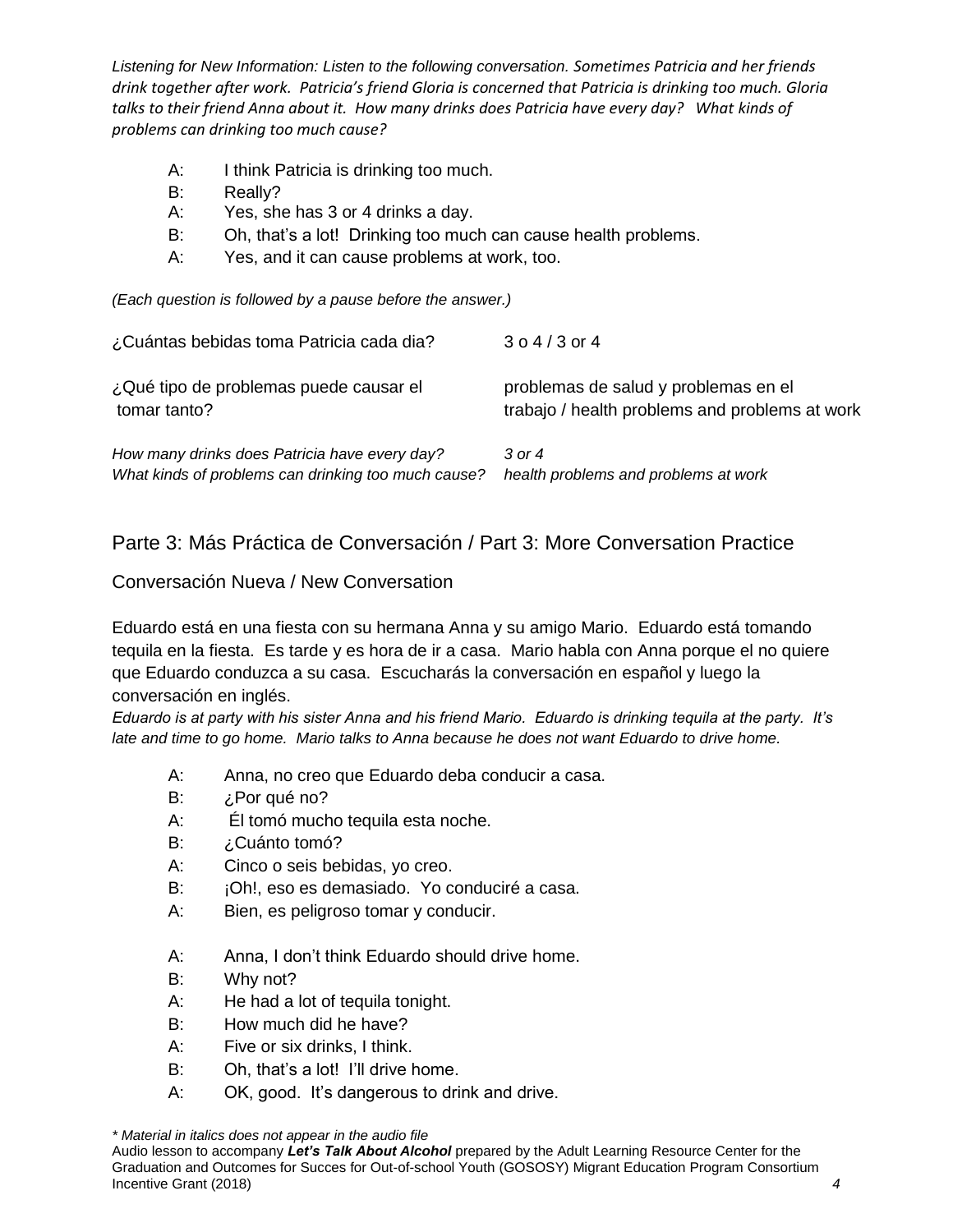Ahora, repite la conversación en inglés.

*Now repeat the conversation in English. (Each line of the conversation is followed by a pause.)*

- A: Anna, I don't think Eduardo should drive home.
- B: Why not?
- A: He had a lot of tequila tonight.
- B: How much did he have?
- A: Five or six drinks, I think.
- B: Oh, that's a lot! I'll drive home.
- A: OK, good. It's dangerous to drink and drive.

Una conversación: Tú eres Anna. Mario hablará contigo acerca de Eduardo que ha estado tomando.

*One-sided Conversation: You are Anna. Mario will talk to you about Eduardo, who has been drinking. (Each line of the conversation is followed by a pause.)*

- A: Anna, I don't think Eduardo should drive home.
- B: *(*pause*)*
- A: He had a lot of tequila tonight.
- B: *(*pause*)*
- A: Five or six drinks, I think.
- B: *(*pause*)*
- A: OK, good. It's dangerous to drink and drive.

Escucha la siguiente conversación. Escucharás información nueva. Mario está preocupado por su amigo Eduardo que tiene problemas en su trabajo. Mario habla con su amigo Luis respecto a Eduardo. ¿Qué problema tiene Eduardo en el trabajo? ¿Por qué está teniendo este problema? ¿Qué podría pasarle a Eduardo?

*Listening for New Information: Listen to the following conversation. Mario is worried about his friend Eduardo who is having problems at work. Mario talks to their friend Luis about Eduardo. What problem is Eduardo having at work? Why is he having this problem? What could happen to Eduardo?*

- A: Eduardo is having problems at work.
- B: What kind of problems?
- A: Sometimes he has trouble using the machines.
- B: Really? Why?
- A: I think it's because he's drinking too much.
- B: Oh! It's very dangerous to use machines when you drink. He could get hurt.
- A: I know.

*\* Material in italics does not appear in the audio file*